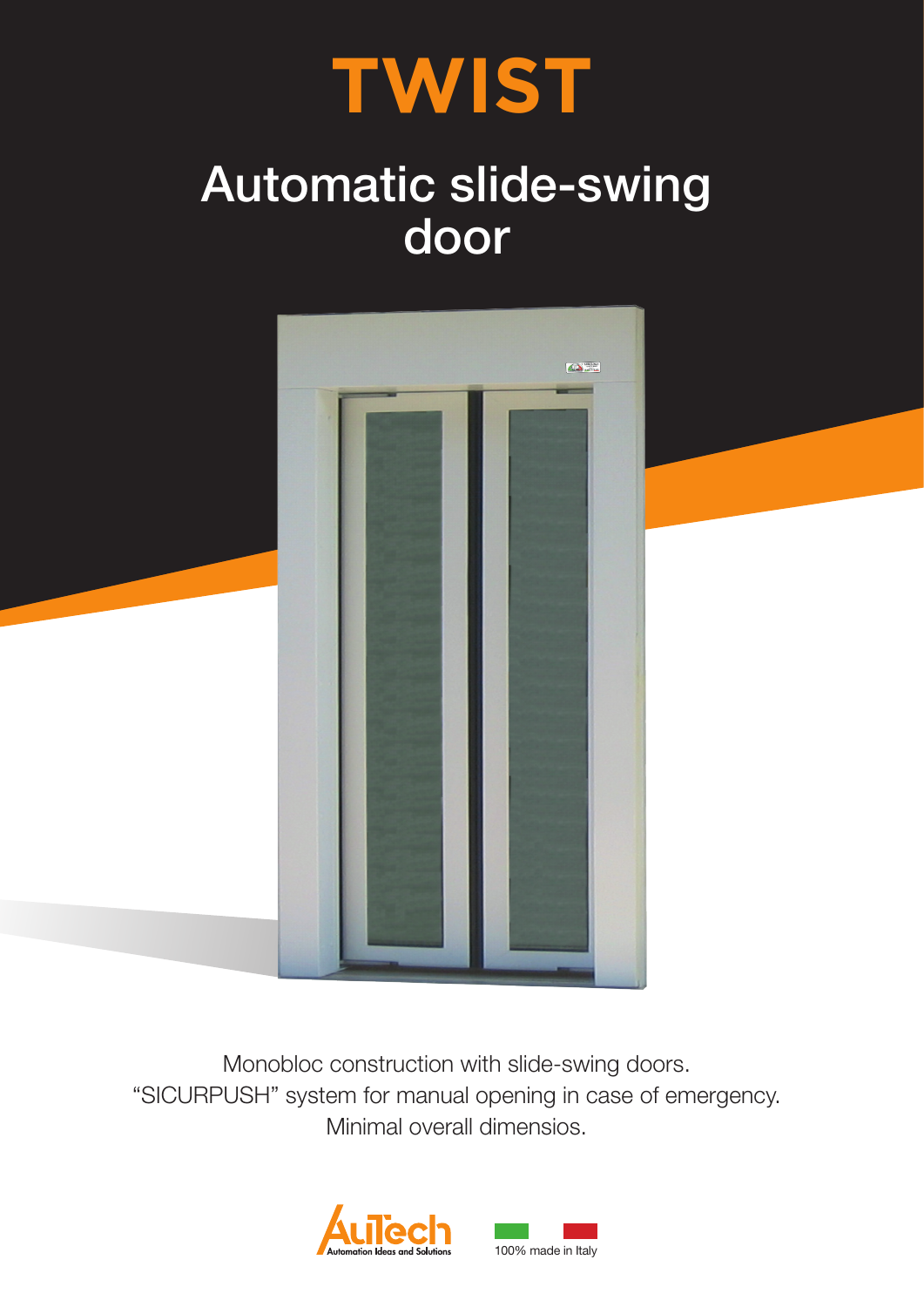# **GENERAL FEATURES**

**TWIST** 

- Slide-swing door Module with pleasing design, particularly recommended where all the space  $\bullet$ available must be exploited.
- Monobloc made up of 15/10 mild steel electro-welded structure painted with highly shock-andcorrosion-proof products.
- Embossed painting, any color from RAL Chart or stainless steel coating.  $\bullet$
- Shock-proof door glasses.  $\bullet$
- 24Vdc Motors with Reversible Gearboxes and Magnet Door Release.  $\bullet$
- Electronic logic control unit mod. P-MOT14.  $\bullet$
- Accident prevention at 3 levels complying with existing regulations.
- Signaling lights for user's guidance (optional).  $\bullet$
- Radar Sensors for door automatic opening (optional).
- Battery Backup (optional).  $\bullet$
- Interfacing with external peripherals, card readers, biometric systems, etc.
- Also available in assembly Kit.  $\bullet$

# **ACCESSORIES**

- Radar Sensors for door automatic opening.  $\bullet$
- Biometric Recording System.
- Signaling lights for user's guidance.
- Mechanical Lock for Night Closing.  $\bullet$



![](_page_1_Picture_20.jpeg)

Via Alfredo Binda, 15 - fraz. Penna 52028 - Terranuova Bracciolini (Arezzo) - Italy Tel. e Fax: +39 055 9705347 info@autechsrl.net

![](_page_1_Picture_22.jpeg)